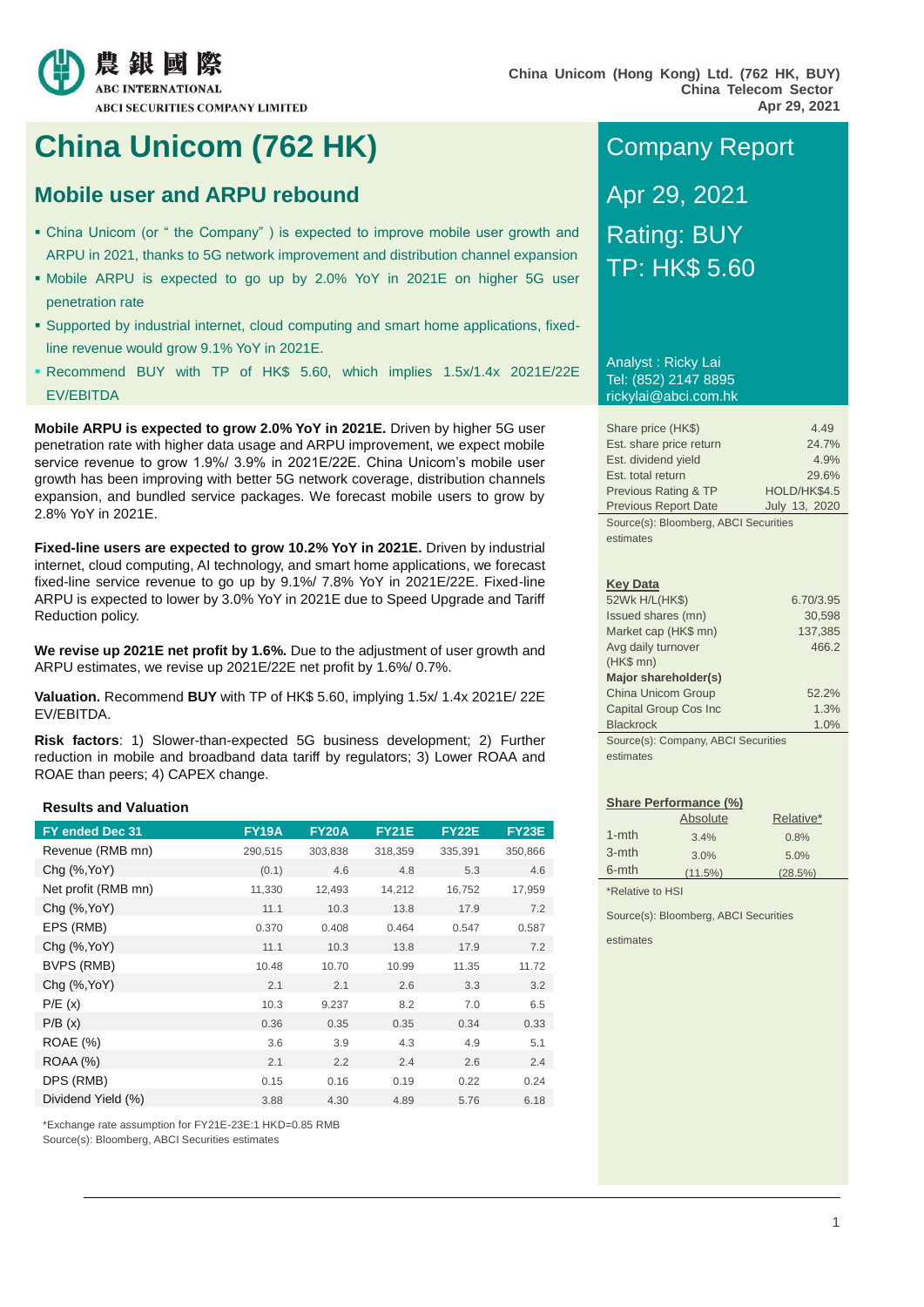

#### **Rebounding mobile user and ARPU**

1Q21 revenue and net profit were up 8.2%/21.4% YoY in 1Q21, thanks to growth in mobile user and ARPU.

Mobile service revenue grew 8.8% YoY in 1Q21. The Company recorded 3.48mn new mobile users in 1Q21, ending the four consecutive quarters of net loss in mobile users, thanks to the rise in 5G users. There were 21.0mn new 5G users in 1Q21; aggregate 5G users reached 91.9mn in Mar 2021; meanwhile, 5G user penetration rate reached 30%. We revise up our 2021E/22E mobile users by 4.5%/ 6.7%, respectively.

China Unicom's mobile user addition and ARPU are rebounding with the rising average mobile data usage. We expect mobile ARPU to grow 2.0%/1.7% in 2021E/22E on higher 5G user penetration rate. We adjust 2021E/22E mobile ARPU by 11.1%/ 13.2%.

#### **Fixed line revenue growth is accelerating**

Fixed-line service revenue grew 8.1% in 1Q21. China Unicom added 2.0mn of new fixed-line users in 1Q21, compared to -0.5mn in 4Q20. Overall fixed-line users reached 88.1mn in Mar 2021. Fixed-line ARPU reached RMB 41.8 in 1Q21, down 2.2% YoY, due to Speed Upgrade and Tariff Reduction policy. We expect fixed line ARPU to lower by 3.0%/ 2.4% in 2021E/22E. The Company managed to boost its fixed-line user addition in 1Q21 with more bundled service packages partnering with distributors. We revise up 2021E/22E fixed-line users by 4.5%/ 5.5%. Driven by industrial internet, cloud computing, AI technology, and smart home applications, we forecast fixed-line service revenue to grow by 9.1%/ 7.8% YoY in 2021E/22E.

#### **Exhibit 1: China Unicom's user additions**

|                                | <b>1Q20</b> | <b>2Q20</b> | <b>3Q20</b> | 4Q20  | <b>1Q21</b>   |
|--------------------------------|-------------|-------------|-------------|-------|---------------|
| Mobile user additions (mn)     | (6.0)       | (7.5)       | (0.4)       | (3.4) | 3.5           |
| Fixed line user additions (mn) | 1.4         | 1.0         | 0.7         | (0.5) | $2.0^{\circ}$ |

Source(s): the Company

#### **Exhibit 2: Major assumptions:**

|                              | <b>FY19</b> | <b>FY20</b> | <b>FY21E</b> | <b>FY22E</b> | <b>FY23E</b> |
|------------------------------|-------------|-------------|--------------|--------------|--------------|
| Overall mobile users (mn)    | 318,475     | 305.475     | 313.9        | 318.9        | 321.9        |
| YoY                          | 1.1%        | $(4.1\%)$   | 2.8%         | 1.6%         | 0.9%         |
| <b>Mobile ARPU (RMB)</b>     | 40.40       | 42.10       | 42.9         | 43.6         | 44.1         |
| YoY                          | (11.6%)     | 4.2%        | 2.0%         | 1.7%         | 1.0%         |
| Fixed line users (mn)        | 80.9        | 83.5        | 92.0         | 102.0        | 109.5        |
| YoY                          | 5.7%        | 3.2%        | 10.2%        | 10.9%        | 7.4%         |
| <b>Fixed line ARPU (RMB)</b> | 41.6        | 41.5        | 40.4         | 39.4         | 38.6         |
| YoY                          | $(10.2\%)$  | (0.2%)      | $(3.0\%)$    | $(2.4\%)$    | $(1.9\%)$    |

Source(s): the Company, ABCI Securities estimates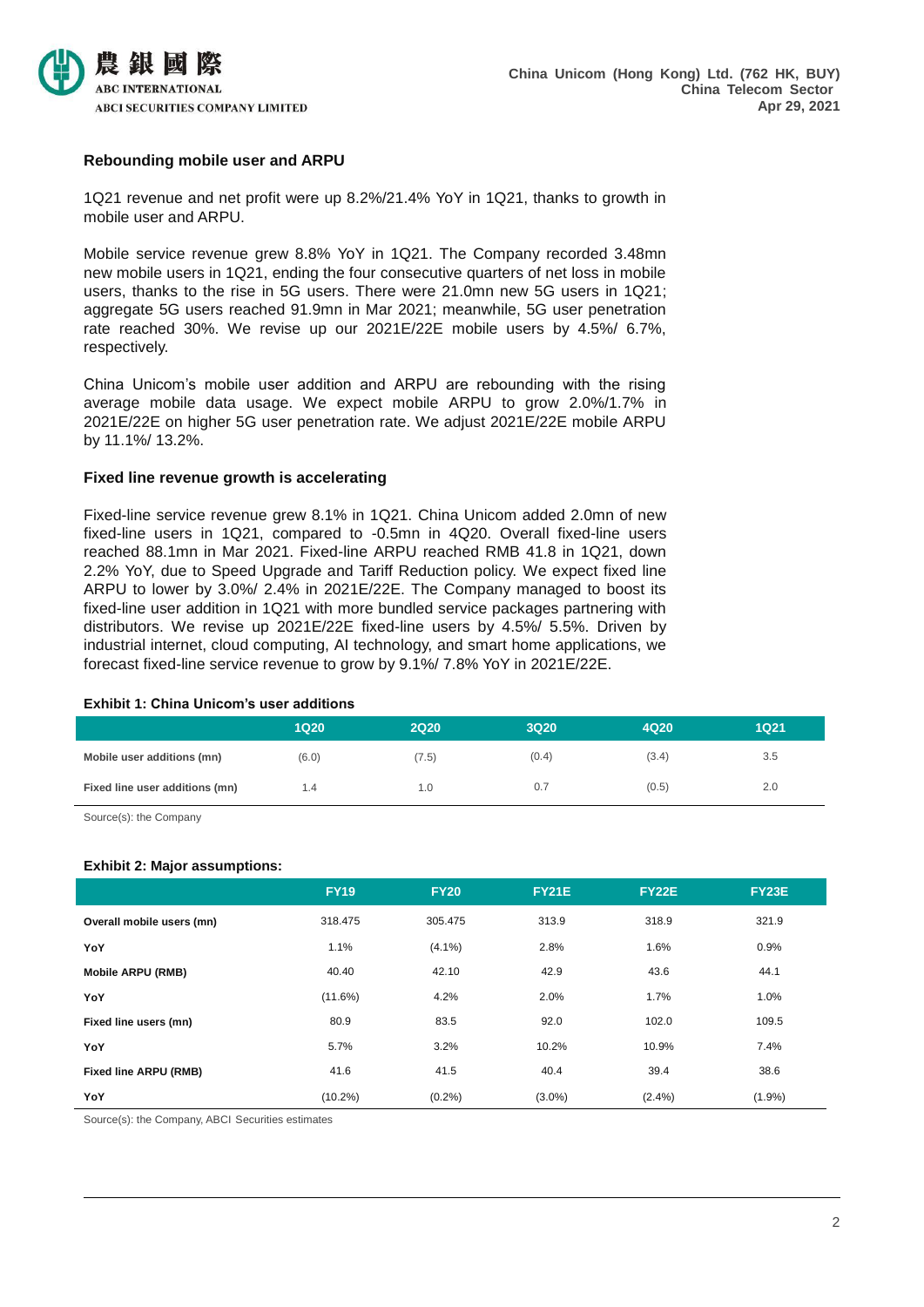

#### **Exhibit 3: Changes in our financial estimates**

|                   |              | <b>OLD</b>   |              |              | <b>NEW</b>   |              | <b>CHANGE</b> |              |              |  |
|-------------------|--------------|--------------|--------------|--------------|--------------|--------------|---------------|--------------|--------------|--|
| (RMB Bn)          | <b>FY21E</b> | <b>FY22E</b> | <b>FY23E</b> | <b>FY21E</b> | <b>FY22E</b> | <b>FY23E</b> | <b>FY21E</b>  | <b>FY22E</b> | <b>FY23E</b> |  |
| Revenue           | 293.729      | 298.744      | N/A          | 318,359      | 335.391      | 350.866      | 8.4%          | 12.3%        | N/A          |  |
| <b>Net Profit</b> | 13.985       | 16.629       | N/A          | 14.212       | 16.752       | 17.959       | $1.6\%$       | 0.7%         | N/A          |  |

Source(s): Company, ABCI Securities estimates

### **Recommend BUY with TP of HK\$ 5.60**

We revise up 2021E/22E net profits by 1.6%/ 0.7% to reflect the adjusted user growth and ARPU estimates. The Company's TP rises from HK\$ 4.50 to HK\$ 5.60 based on our DCF model (WACC: 12.1%; perpetuity growth rate: 2.3%), which represents 1.5x/1.4x 2021E/22E EV/EBITDA.

#### **Exhibit 4: Peer comparison**

|                     |               |        |      |      | P/E  |      |     |     | P/B |     | <b>ROE</b> | <b>ROA</b> | <b>EV/EBITDA</b> |
|---------------------|---------------|--------|------|------|------|------|-----|-----|-----|-----|------------|------------|------------------|
|                     | <b>Ticker</b> | Price  | 20A  | 21E  | 22E  | 23E  | 20A | 21E | 22E | 23E | 21E        | 21E        | 21E              |
| <b>China Market</b> |               |        |      |      |      |      |     |     |     |     |            |            |                  |
| China Unicom        | 762 HK        | 4.49   | 9.7  | 8.0  | 7.2  | 6.3  | 0.4 | 0.3 | 0.3 | 0.3 | 4.3        | 2.4        | 1.0              |
| China Mobile        | 941 HK        | 51.80  | 8.8  | 8.0  | 7.7  | 7.5  | 0.8 | 0.7 | 0.7 | 0.7 | 9.5        | 6.4        | 1.8              |
| China Telecom       | 728 HK        | 2.74   | 9.4  | 8.4  | 7.9  | 7.4  | 0.5 | 0.5 | 0.5 | 0.5 | 6.2        | 3.3        | 1.7              |
| China Tower         | 788 HK        | 1.12   | 27.0 | 20.7 | 16.5 | 14.9 | 0.9 | 0.9 | 0.8 | 0.8 | 4.2        | 2.3        | 3.7              |
| Simple Avg.         |               |        | 13.7 | 11.3 | 9.8  | 9.0  | 0.6 | 0.6 | 0.6 | 0.6 | 6.0        | 3.6        | 2.1              |
|                     |               |        |      |      |      |      |     |     |     |     |            |            |                  |
| <b>US Market</b>    |               |        |      |      |      |      |     |     |     |     |            |            |                  |
| AT&T                | TUS           | 31.01  | n.a. | 9.7  | 9.8  | 9.6  | 1.4 | 1.3 | 1.3 | 1.2 | 12.9       | 3.9        | 7.4              |
| Verizon             | VZ US         | 56.48  | 13.1 | 11.1 | 10.9 | 10.6 | 3.4 | 3.0 | 2.7 | 2.4 | 28.1       | 6.2        | 7.8              |
| T-Mobile            | TMUS US       | 132.52 | 49.6 | 45.6 | 37.7 | 19.5 | 2.5 | 2.5 | 2.3 | 2.2 | 5.5        | 1.8        | 8.7              |
| Simple Avg.         |               |        | 31.3 | 22.1 | 19.4 | 13.2 | 2.4 | 2.2 | 2.1 | 1.9 | 15.5       | 4.0        | 8.0              |

\*Based on closing price on Apr 28, 2021

Note: Estimates are based on Bloomberg's consensus

Source(s): Bloomberg's market consensus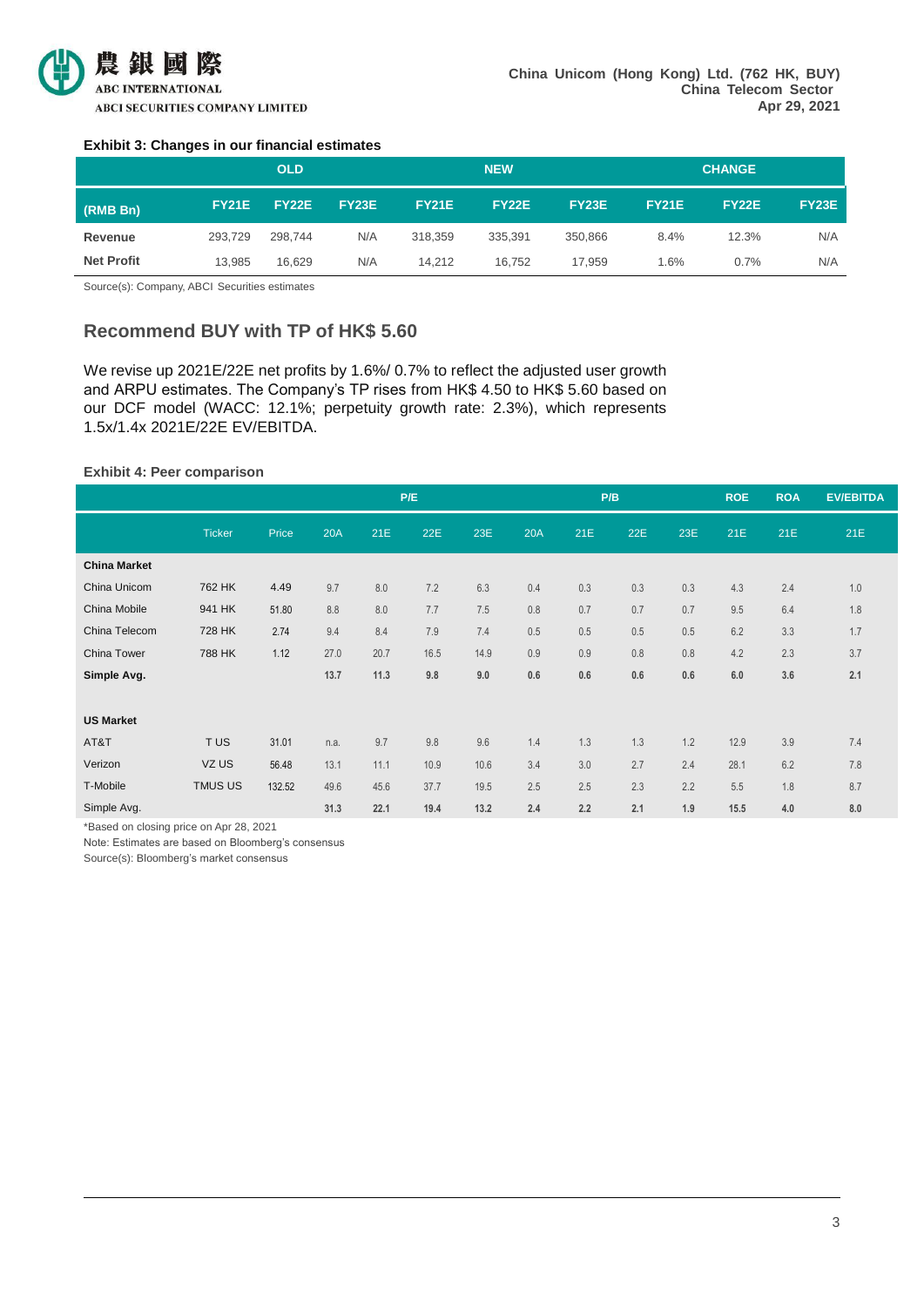

#### **Consolidated income statement (2019A-2023E)**

| FY Ended Dec 31 (RMB mn)                   | 2019A      | 2020A      | 2021E      | 2022E      | 2023E      |
|--------------------------------------------|------------|------------|------------|------------|------------|
| Mobile service revenue                     | 156,381    | 156,671    | 159,603    | 165,853    | 169,629    |
| Fixed line service revenue                 | 105.659    | 116.899    | 127.537    | 137.485    | 146.421    |
| <b>Others</b>                              | 28.475     | 30.268     | 31.220     | 32.053     | 34,816     |
| <b>Total revenue</b>                       | 290.515    | 303.838    | 318.359    | 335.391    | 350.866    |
|                                            |            |            |            |            |            |
| Interconnection charges                    | (11, 513)  | (10, 574)  | (10, 257)  | (9,949)    | (9,651)    |
| D&A                                        | (83,080)   | (83, 017)  | (85,508)   | (88, 586)  | (90, 800)  |
| Network operation & support                | (43.236)   | (46.286)   | (47.562)   | (49.756)   | (51.737)   |
| Employee benefit expenses                  | (50, 516)  | (55.740)   | (57, 623)  | (60, 035)  | (62.454)   |
| Cost of product sold                       | (26.412)   | (26, 862)  | (28.146)   | (29, 850)  | (31, 929)  |
| Other operating expenses                   | (64.480)   | (70.237)   | (75, 856)  | (81.924)   | (88, 396)  |
| <b>Total operating expenses</b>            | (279, 237) | (292, 716) | (304, 951) | (320, 100) | (334, 967) |
|                                            |            |            |            |            |            |
| <b>Operating Profits</b>                   | 11.278     | 11.122     | 13.408     | 15,291     | 15,899     |
| Finance cost                               | (2.123)    | (1.747)    | (2.145)    | (2.874)    | (3.619)    |
| Interest income                            | 1.272      | 1,366      | 1.300      | 2.978      | 4,391      |
| Others (including associates, JV & others) | 3.740      | 5,286      | 5.669      | 6.096      | 6,368      |
|                                            |            |            |            |            |            |
| Profit before tax                          | 14.167     | 16,027     | 18,233     | 21.491     | 23,039     |
| Tax                                        | (2,795)    | (3,450)    | (3,925)    | (4,626)    | (4,959)    |
| <b>Profit after tax</b>                    | 11.372     | 12.577     | 14,308     | 16.865     | 18.079     |
| Minority interests                         | 42         | 84         | 96         | 113        | 121        |
|                                            |            |            |            |            |            |
| Shareholders' net profit                   | 11.330     | 12.493     | 14.212     | 16.752     | 17,959     |
| EPS (RMB)                                  | 0.370      | 0.408      | 0.464      | 0.547      | 0.587      |
| DPS (RMB)                                  | 0.148      | 0.164      | 0.187      | 0.220      | 0.236      |

Source(s): Company, ABCI Securities estimates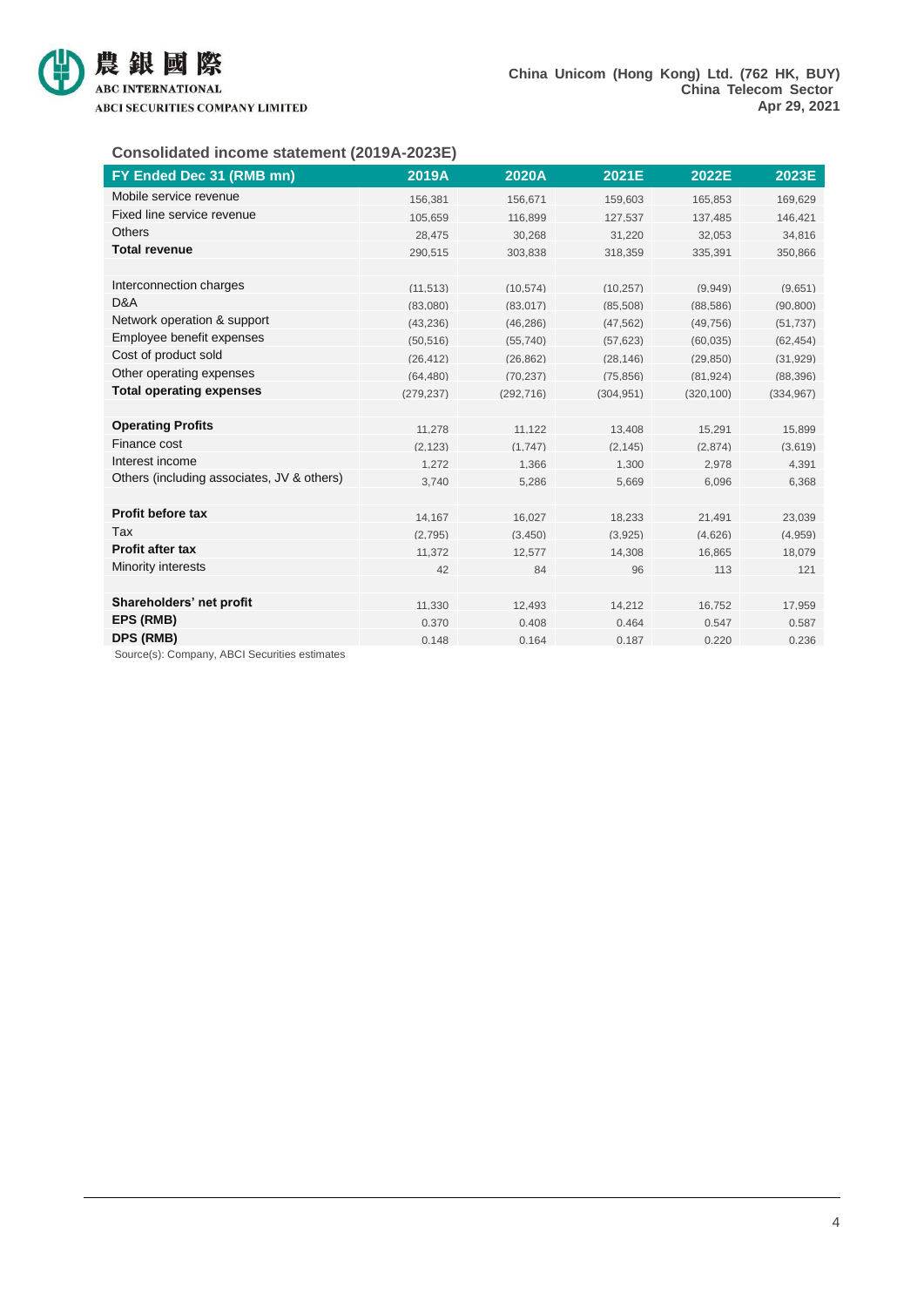

## ABC INTERNATIONAL

**ABCI SECURITIES COMPANY LIMITED** 

**Consolidated balance sheet (2019A-2023E)**

| As of Dec 31 (RMB mn)                       | 2019A   | 2020A   | 2021E   | 2022E   | 2023E   |
|---------------------------------------------|---------|---------|---------|---------|---------|
| PPE                                         | 367,401 | 364,187 | 373,292 | 384,490 | 396,025 |
| Interest in associates                      | 36,445  | 38,802  | 39,578  | 40,370  | 41,177  |
| Other non-current assets                    | 75,058  | 68,991  | 50,402  | 50,062  | 142,916 |
| <b>Total non-current assets</b>             | 478,904 | 471,980 | 463,272 | 474,922 | 580,118 |
|                                             |         |         |         |         |         |
| Cash & cash equivalents                     | 34,945  | 23,085  | 67,889  | 105,404 | 143,466 |
| Accounts receivables                        | 17,233  | 16,287  | 15,700  | 17,459  | 19,226  |
| Others                                      | 31,417  | 69,264  | 68,453  | 69,054  | 69,787  |
| <b>Total current assets</b>                 | 83,595  | 108,636 | 152,042 | 191,916 | 232,479 |
| <b>Total assets</b>                         | 562,499 | 580,616 | 615,314 | 666,839 | 812,597 |
|                                             |         |         |         |         |         |
| Accounts payable and accrued<br>liabilities | 121,564 | 134,437 | 105,536 | 113,053 | 120,529 |
| Loans                                       | 14,559  | 7,740   | 4,918   | 3,216   | 2,187   |
| Others                                      | 69,067  | 79,851  | 130,114 | 166,042 | 294,793 |
| <b>Total current liabilities</b>            | 205,190 | 222,028 | 240,567 | 282,312 | 417,509 |
|                                             |         |         |         |         |         |
| Promissory notes                            | 2,998   | 1,999   | 1,199   | 720     | 432     |
| <b>Others</b>                               | 33,556  | 29,069  | 37,373  | 36,575  | 36,181  |
| <b>Total non-current liabilities</b>        | 36,554  | 31,068  | 38,572  | 37,295  | 36,613  |
| <b>Total liabilities</b>                    | 241,744 | 253,096 | 279,139 | 319,607 | 454,122 |
|                                             |         |         |         |         |         |
| Shareholders' equity                        | 320,047 | 326,587 | 335,781 | 346,825 | 358,055 |
| <b>Non-controlling interests</b>            | 708     | 933     | 394     | 407     | 420     |
| <b>Total equity</b>                         | 320,755 | 327,520 | 336,175 | 347,232 | 358,474 |

Source(s): Company, ABCI Securities estimates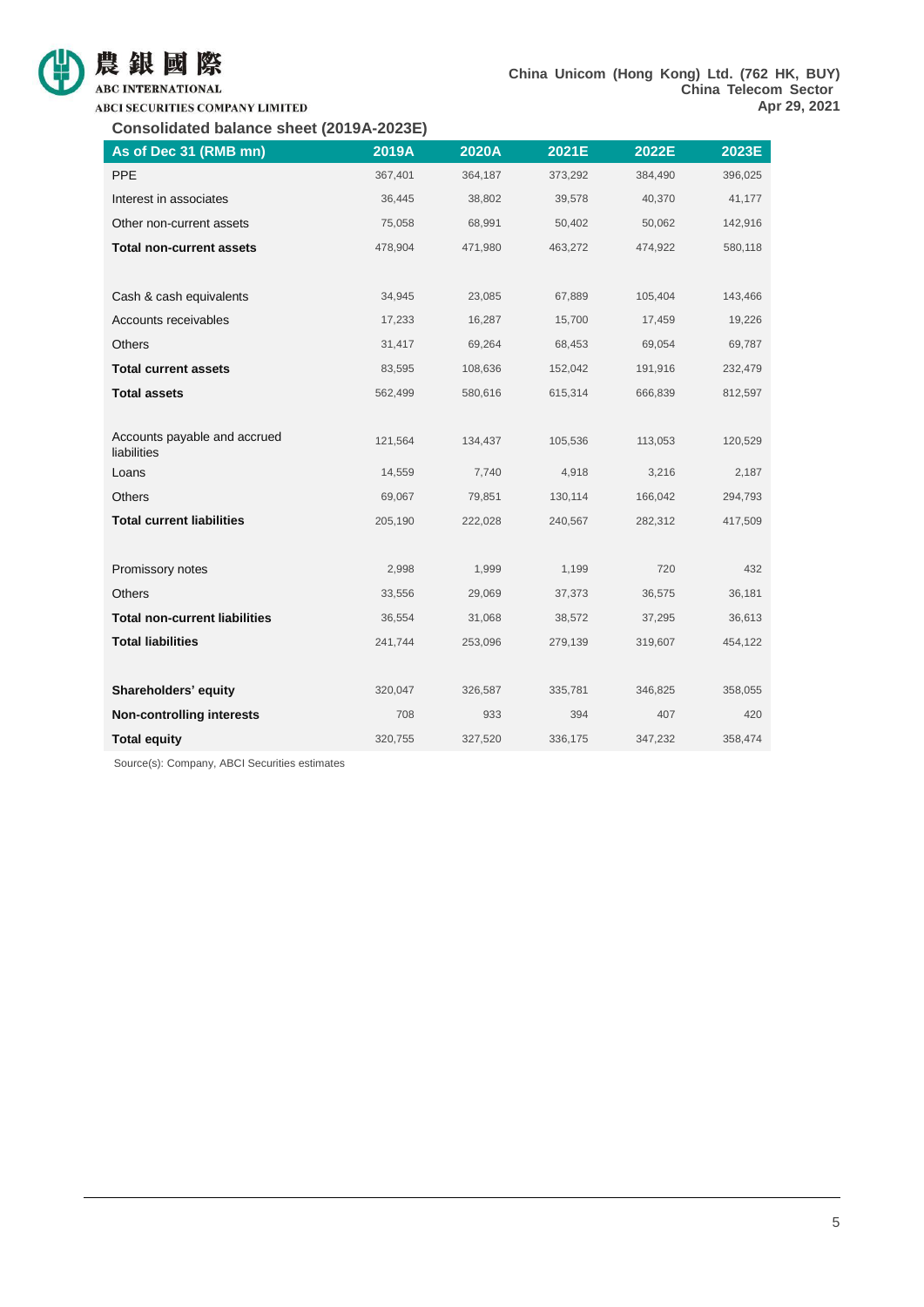

## **ABC INTERNATIONAL**

**Consolidated Cash Flow Statement (2019A-2023E)**

| As of Dec 31 (RMB mn)                                | 2019A     | 2020A     | 2021E     | 2022E     | 2023E     |
|------------------------------------------------------|-----------|-----------|-----------|-----------|-----------|
| Operating profit before change in working<br>capital | 14,167    | 16,027    | 18,233    | 21,491    | 23,039    |
| Change in working capital                            | (7,001)   | 3,016     | 1,406     | (68)      | (327)     |
| <b>Others</b>                                        | 89,337    | 89,694    | 90,689    | 94,534    | 97,529    |
| Tax                                                  | (2,825)   | (3, 186)  | (6,069)   | (7,500)   | (8,579)   |
| Operating cash flow                                  | 93,678    | 105,551   | 104,259   | 108,457   | 111,662   |
|                                                      |           |           |           |           |           |
| <b>CAPEX</b>                                         | (56, 187) | (53,981)  | (56,680)  | (59, 514) | (62, 490) |
| <b>Others</b>                                        | (2,866)   | (38, 037) | (3, 117)  | (3,031)   | (2,815)   |
| Investing cash flow                                  | (59,053)  | (92,018)  | (59, 797) | (62, 545) | (65, 305) |
|                                                      |           |           |           |           |           |
| Dividend paid                                        | (4, 100)  | (5, 447)  | (5,018)   | (5,709)   | (6, 729)  |
| <b>Others</b>                                        | (25,665)  | (19, 763) | 5,525     | (2,541)   | (1, 432)  |
| <b>Financing cash flow</b>                           | (29, 765) | (25, 210) | 507       | (8,250)   | (8, 161)  |
|                                                      |           |           |           |           |           |
| Net increase in cash & cash equivalents              | 4,860     | (11, 677) | 44,969    | 37,663    | 38,196    |
| Cash & cash equivalents at beginning of year         | 30,060    | 34,945    | 23,085    | 67,889    | 105,404   |
| Effect of changes in foreign exchange rate           | 25        | (183)     | (165)     | (148)     | (133)     |
| Cash & cash equivalents at end of year               | 34,945    | 23,085    | 67,889    | 105,404   | 143,466   |
|                                                      |           |           |           |           |           |

Source(s): Company, ABCI Securities estimates

#### **Financial Ratios**

| Profit margins:<br>EBITDA margin (%)<br>31.0%<br>31.1%<br>31.0%<br>32.5%<br>Operating margin (%)<br>3.9%<br>3.7%<br>4.2%<br>4.6%<br>Net profit margin (%)<br>3.9%<br>4.1%<br>4.5%<br>5.0% | As of Dec 31 (RMB mn) | 2019A | 2020A | 2021E | 2022E | 2023E |
|-------------------------------------------------------------------------------------------------------------------------------------------------------------------------------------------|-----------------------|-------|-------|-------|-------|-------|
|                                                                                                                                                                                           |                       |       |       |       |       |       |
|                                                                                                                                                                                           |                       |       |       |       |       | 30.4% |
|                                                                                                                                                                                           |                       |       |       |       |       | 4.5%  |
|                                                                                                                                                                                           |                       |       |       |       |       | 5.1%  |
|                                                                                                                                                                                           |                       |       |       |       |       |       |
|                                                                                                                                                                                           | <b>Costs ratios:</b>  |       |       |       |       |       |
| % to revenue:                                                                                                                                                                             |                       |       |       |       |       |       |
| Interconnection charges<br>4.0%<br>3.5%<br>3.2%<br>3.0%                                                                                                                                   |                       |       |       |       |       | 2.8%  |
| D&A<br>28.6%<br>27.3%<br>26.9%<br>26.4%                                                                                                                                                   |                       |       |       |       |       | 25.9% |
| Networks, operations and support expenses<br>15.2%<br>14.9%<br>14.9%<br>14.8%                                                                                                             |                       |       |       |       |       | 14.7% |
| Employee benefit expenses<br>18.1%<br>17.4%<br>18.3%<br>17.9%                                                                                                                             |                       |       |       |       |       | 17.8% |
| Cost of product sold<br>9.1%<br>8.8%<br>8.8%<br>8.9%                                                                                                                                      |                       |       |       |       |       | 9.1%  |
| Other operating expenses<br>3.1%<br>8.9%<br>8.0%<br>8.0%                                                                                                                                  |                       |       |       |       |       | 7.9%  |
|                                                                                                                                                                                           |                       |       |       |       |       |       |
| ROAA (%)<br>2.1%<br>2.4%<br>2.6%<br>2.2%                                                                                                                                                  |                       |       |       |       |       | 2.4%  |
| <b>ROAE</b> (%)<br>3.6%<br>3.9%<br>4.3%<br>4.9%                                                                                                                                           |                       |       |       |       |       | 5.1%  |
|                                                                                                                                                                                           |                       |       |       |       |       |       |
| YoY Growth:                                                                                                                                                                               |                       |       |       |       |       |       |
| Revenue<br>$(0.1\%)$<br>4.6%<br>4.8%<br>5.3%                                                                                                                                              |                       |       |       |       |       | 4.6%  |
| EBITDA (%)<br>11.1%<br>$(0.2\%)$<br>5.1%<br>5.0%                                                                                                                                          |                       |       |       |       |       | 2.7%  |
| Net profit (%)<br>11.1%<br>10.3%<br>13.8%<br>17.9%                                                                                                                                        |                       |       |       |       |       | 7.2%  |

Source(s): Company, ABCI Securities estimates